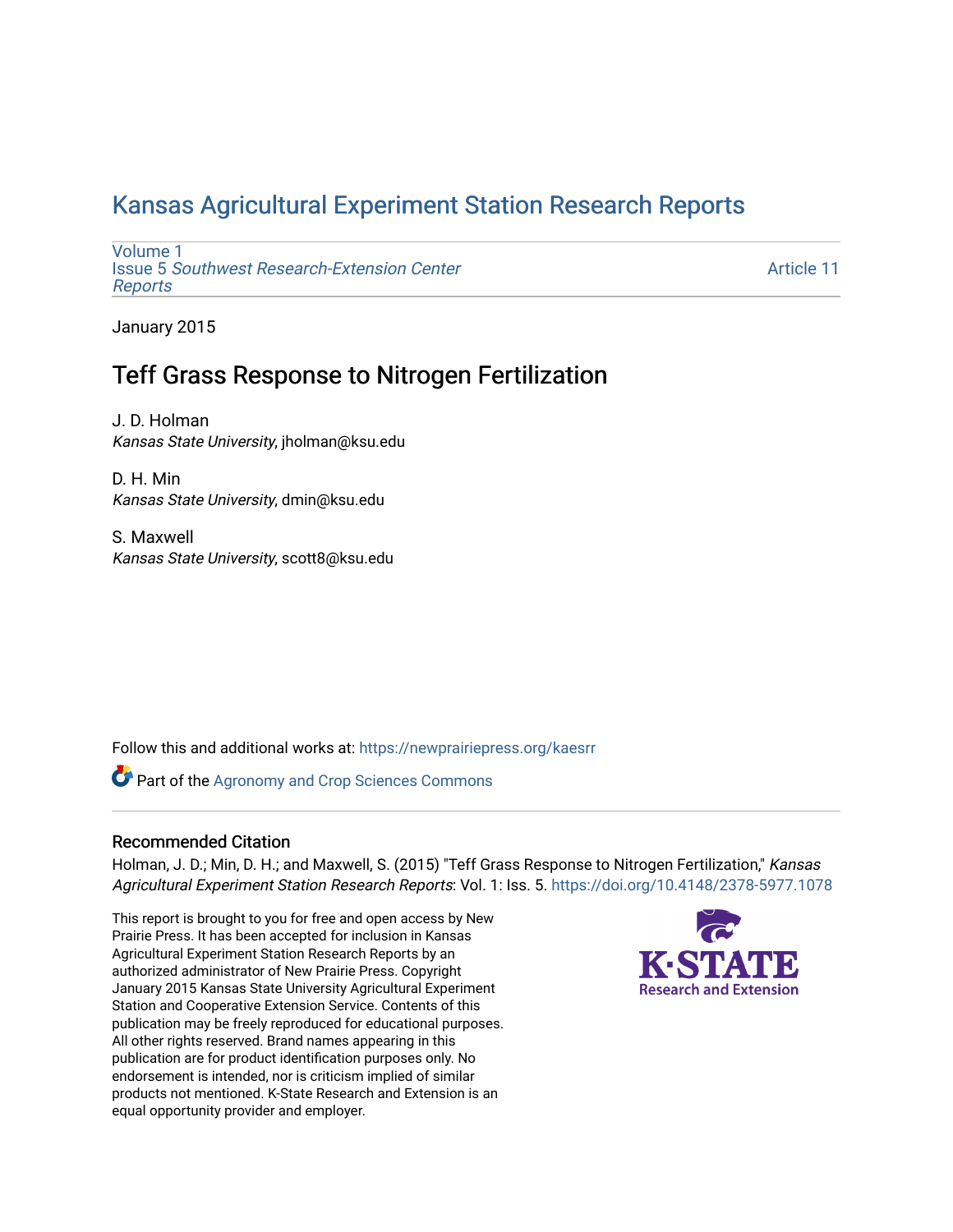### Teff Grass Response to Nitrogen Fertilization

### Abstract

Teff, a warm season annual grass native to Africa, is gaining popularity as a forage crop in the United States. Little information regarding nitrogen fertilization is available for teff grass production. This field experiment was conducted to evaluate teff grass response to varying nitrogen fertilization rates under dryland conditions. There was no yield response to increasing nitrogen rate or nitrogen source applied.

### Keywords

teff, annual forages, nitrogen fertilization, soil fertility

#### Creative Commons License



This work is licensed under a [Creative Commons Attribution 4.0 License](https://creativecommons.org/licenses/by/4.0/).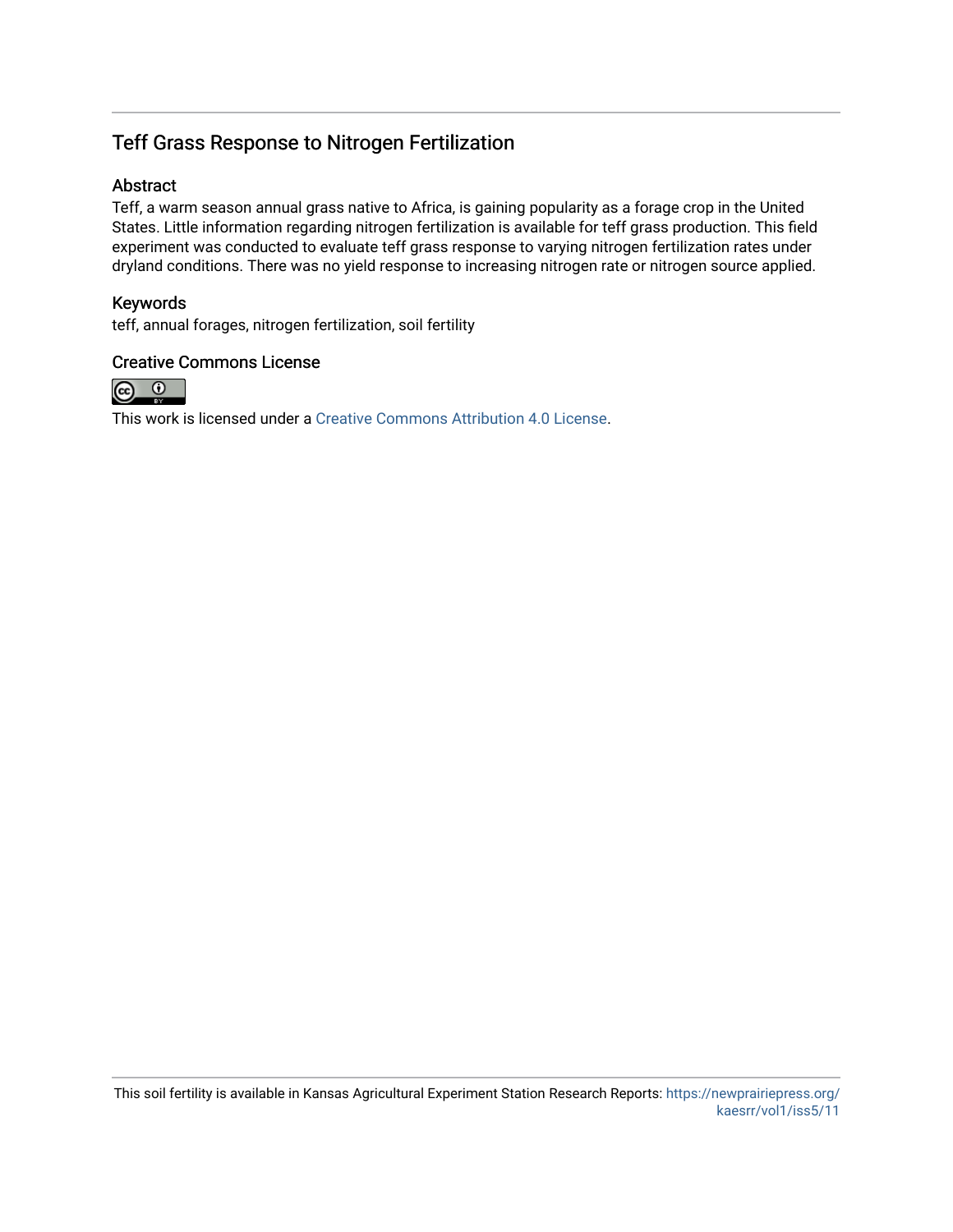

# 2015 SWREC Agricultural Research

## Teff Grass Response to Nitrogen Fertilization

*J. Holman, D. Min, and S. Maxwell*

## **Introduction**

Teff, a warm season annual grass native to Africa, is gaining popularity as a forage crop in the United States. Little information regarding nitrogen fertilization is available for teff grass production. This field experiment was conducted to evaluate teff grass response to varying nitrogen fertilization rates under dryland conditions.

## Procedures

A field in north-central Ford County was selected as the study location. Initial soil tests indicated 23 lb of available N was located in the top 24 in of the soil profile. On June 20, 2014, the plot area was seeded at 12 lb/acre of 'Tiffany' teff grass seed using a no-till grain drill. The plot area was a dryland field that had been no-till for the past 10 years. The experimental design was a randomized complete block, replicated 4 times, and individual plot size was 5 ft wide by 30 ft long. Six rates of nitrogen from 2 sources were used as broadcast applications at planting time. Rates applied included 0, 25, 50, 75, 100, and 125 lb of N/a using urea and ESN as the 2 sources. A forage biomass sample was harvested from a 1-meter square area within each plot on August 19 and September 11, 2014 to determine yield response to the nitrogen applications.

### Results

There was no yield response to increasing nitrogen rate or nitrogen source applied. Urea treatments averaged 2,500 lb/a, which was 500 lb/a more than ESN (Figure1). Higher yields with irrigation or lower initial soil nitrogen levels may have resulted in a significant nitrogen rate response.